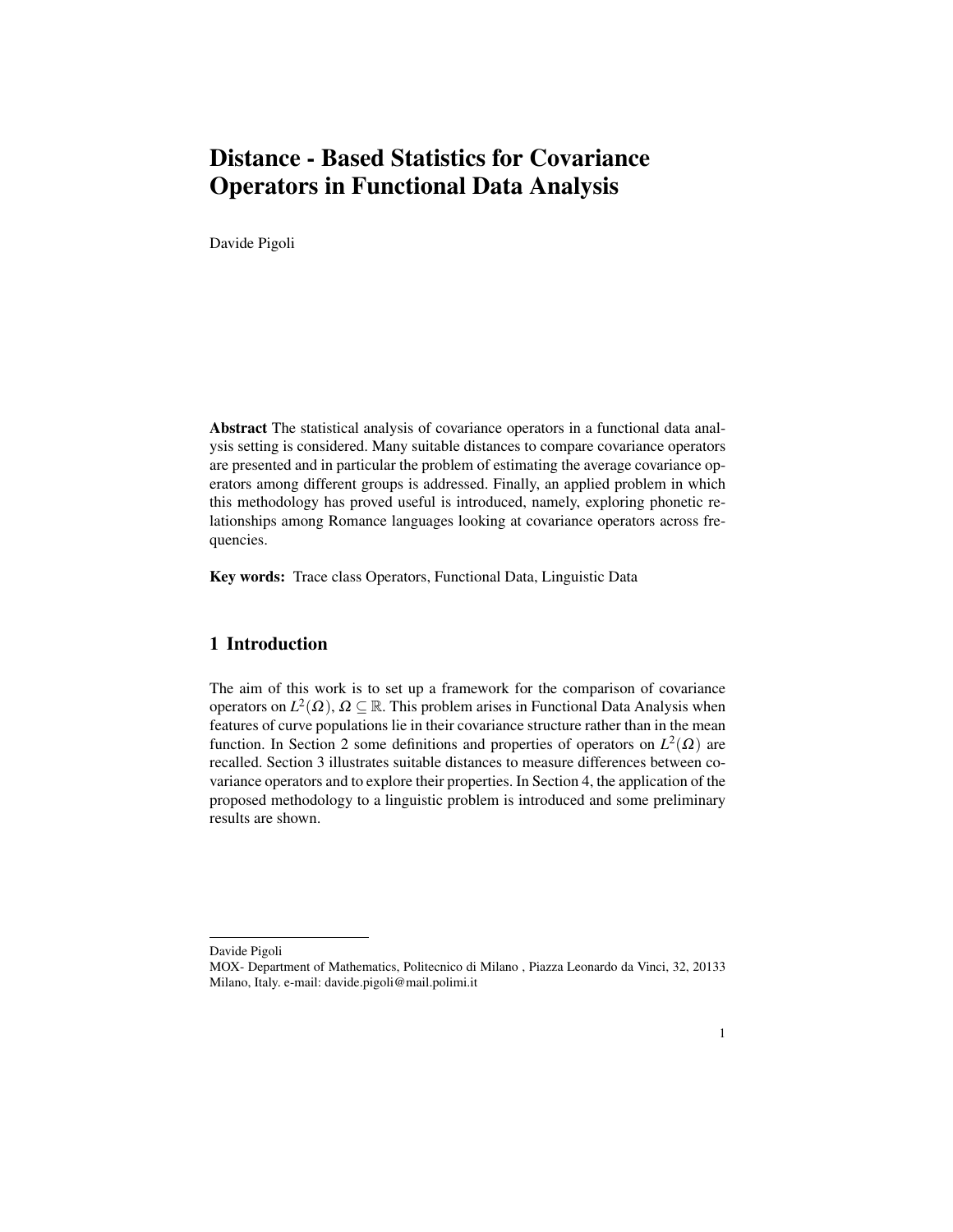# **2** Some remarks on compact operators on  $L^2(\Omega)$

In this section we review some properties and definitions that will be of use when describing our proposed methodology. More details and proofs can be found, e.g., in Zhu (2007).

**Definition 1.** Let  $B_1$  be the closed ball in  $L^2(\Omega)$ , i.e. it consists in all  $f \in L^2(\Omega)$ so that  $||f||_{L^2(\Omega)} \le 1$ . A bounded linear operator  $T: L^2(\Omega) \to L^2(\Omega)$  is compact if  $T(B_1)$  is compact in the norm of  $L^2(\Omega)$ . A bounded linear operator *T* is self-adjoint if  $T = T^*$ .

An important property of compact operators on  $L^2(\Omega)$  is the existence of a canonical decomposition. This means that two orthonormal bases  $\{u_k\}_k, \{v_k\}_k$  exist so that

$$
Tf=\sum_{k=1}^{+\infty}\sigma_k\langle f,v_k\rangle u_k,
$$

or, equivalently,

$$
Tv_k=\sigma_ku_k,
$$

where  $\langle .,.\rangle$  indicates the scalar product in  $L^2(\Omega)$ .  $\{\sigma_k\}$  is called the sequence of singular value for *T*. If the operator is self-adjoint, a basis  $\{v_k\}_k$  exists such that

$$
Tf = \sum_{k=1}^{+\infty} \lambda_k \langle f, v_k \rangle v_k,
$$

or, equivalently,

$$
Tv_k=\lambda_kv_k
$$

and  $\{\lambda_k\}$  is called the sequence of eigenvalues for *T*. A compact operator *T* is said to be *trace class* if

$$
\operatorname{trace}(T) := \sum_{k=1}^{+\infty} \langle Te_k, e_k \rangle < +\infty
$$

for an orthonormal basis  ${e_k}$ . It has been proved that the definition is independent from the choice of the basis and

$$
\operatorname{trace}(T)=\sum_{k=1}^{+\infty}\sigma_k
$$

where  $\{\sigma_k\}_k$  are singular values for *T*. We indicate with  $S(L^2(\Omega))$  the space of the trace class operator on  $L^2(\Omega)$ .

A compact operator *T* is said to be Hilbert-Schmidt if its Hilbert-Schmidt norm is bounded, i.e.

$$
||T||_{HS}^2 = \text{trace}(T^*T) < +\infty.
$$

This is a generalization of the Frobenius norm for finite-dimensional matrices.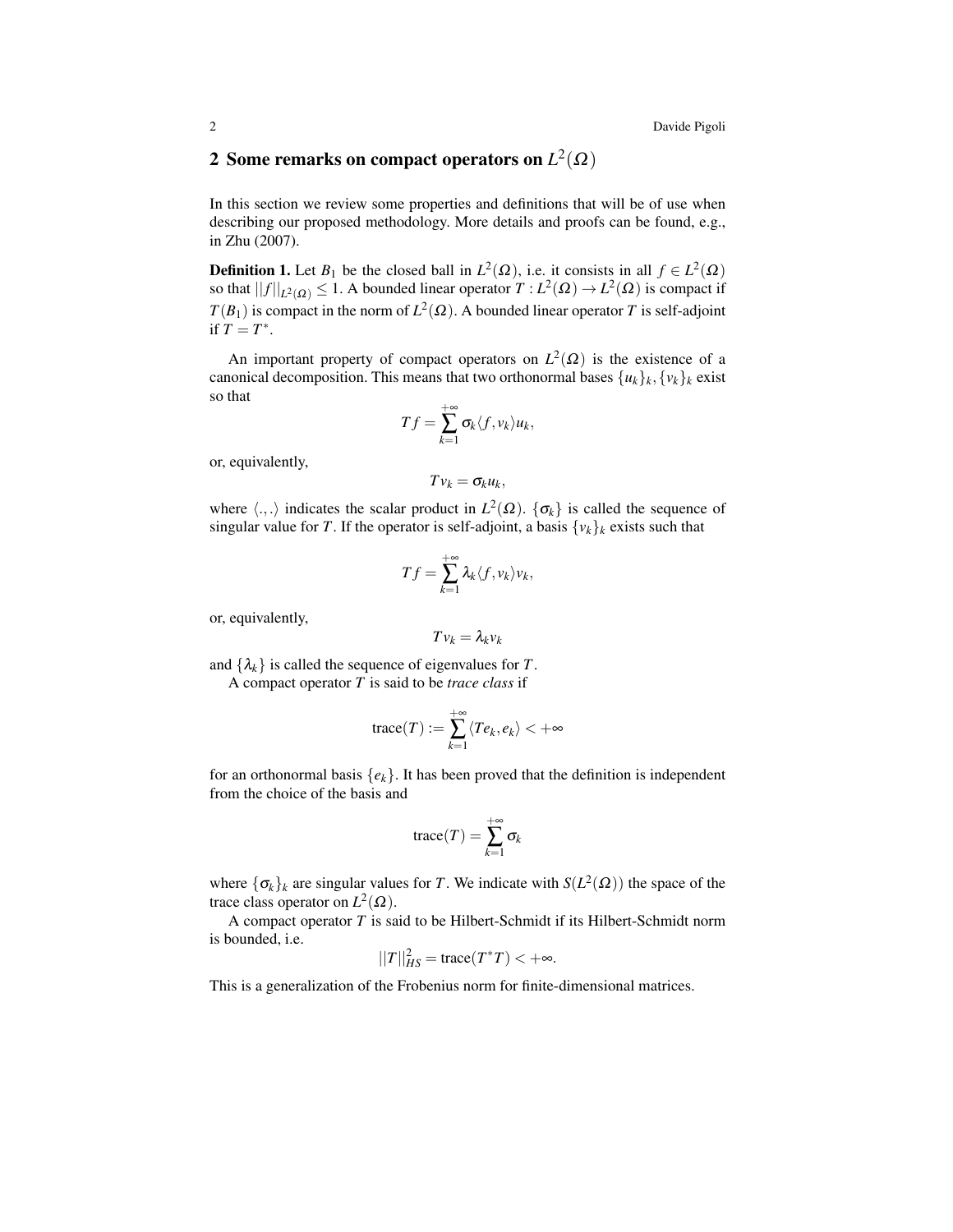**Definition 2.** A bounded linear operator *R* on  $L^2(\Omega)$  is said to be unitary if

$$
||Rf||_{L^2(\Omega)} = ||f||_{L^2(\Omega)} \quad \forall f \in L^2(\Omega)
$$

We indicate with  $SO(L^2(\Omega))$  the space of unitary operators on  $L^2(\Omega)$ .

Let now **f** be a random variable which takes values in  $L^2(\Omega)$ ,  $\Omega \subseteq \mathbb{R}$ , such that  $\mathbb{E}[||\mathbf{f}||_{L^2(\Omega)}^2] < +\infty$ . Then, the covariance operator  $C_{\mathbf{f}}(s,t) = \text{cov}(\mathbf{f}(s), \mathbf{f}(t))$  is a trace class compact operator on  $L^2(\Omega)$  (see Bosq, 2000, Section 1.5).

#### 3 Distances between covariance operators

In this section novel distances to compare trace class compact operators are proposed. These are generalizations to the functional setting of metrics that have been proved useful for the case of positive definite matrices.

Distance between kernels in  $L^2(\Omega)$ 

Every covariance operator *S* on  $L^2(\Omega)$  can be associated with an integral kernel  $s(x, y) \in L^2(\Omega \times \Omega)$ , so that

$$
Sf = \int_{\Omega} s(x, y) f(y) dy, \quad \forall \ f \in L^{2}(\Omega).
$$

Thus, distance between covariance operators can be naturally defined with the distance between kernels in  $L^2(\Omega)$ ,

$$
d_L(S_1, S_2) = ||s_1 - s_2||_{L^2(\Omega)} = \sqrt{\int_{\Omega} \int_{\Omega} (s_1(x, y) - s_2(x, y))^2 dxdy}.
$$

This distance is correctly defined, since it inherits all the properties of the distance in the Hilbert space  $L^2(\Omega)$ . However, it does not exploit in any way the particular structure of the covariance operators and therefore it may not highlight the significant differences between covariance structures.

#### Spectral distance

A second possibility is to see the covariance operator as an element of  $\mathfrak{L}(L^2(\Omega))$ , the space of the linear bounded operators on  $L^2(\Omega)$ . It follows that the distance between  $S_1$  and  $S_2$  can be defined as the operator norm of the difference. We recall that the norm of a self-adjoint bounded linear operator on  $L^2(\Omega)$  is defined as

$$
||T||_{\mathfrak{L}(L^2(\Omega))} = \sup_{v \in L^2(\Omega)} \frac{|\langle Tv, v \rangle|}{||v||_{L^2(\Omega)}^2}
$$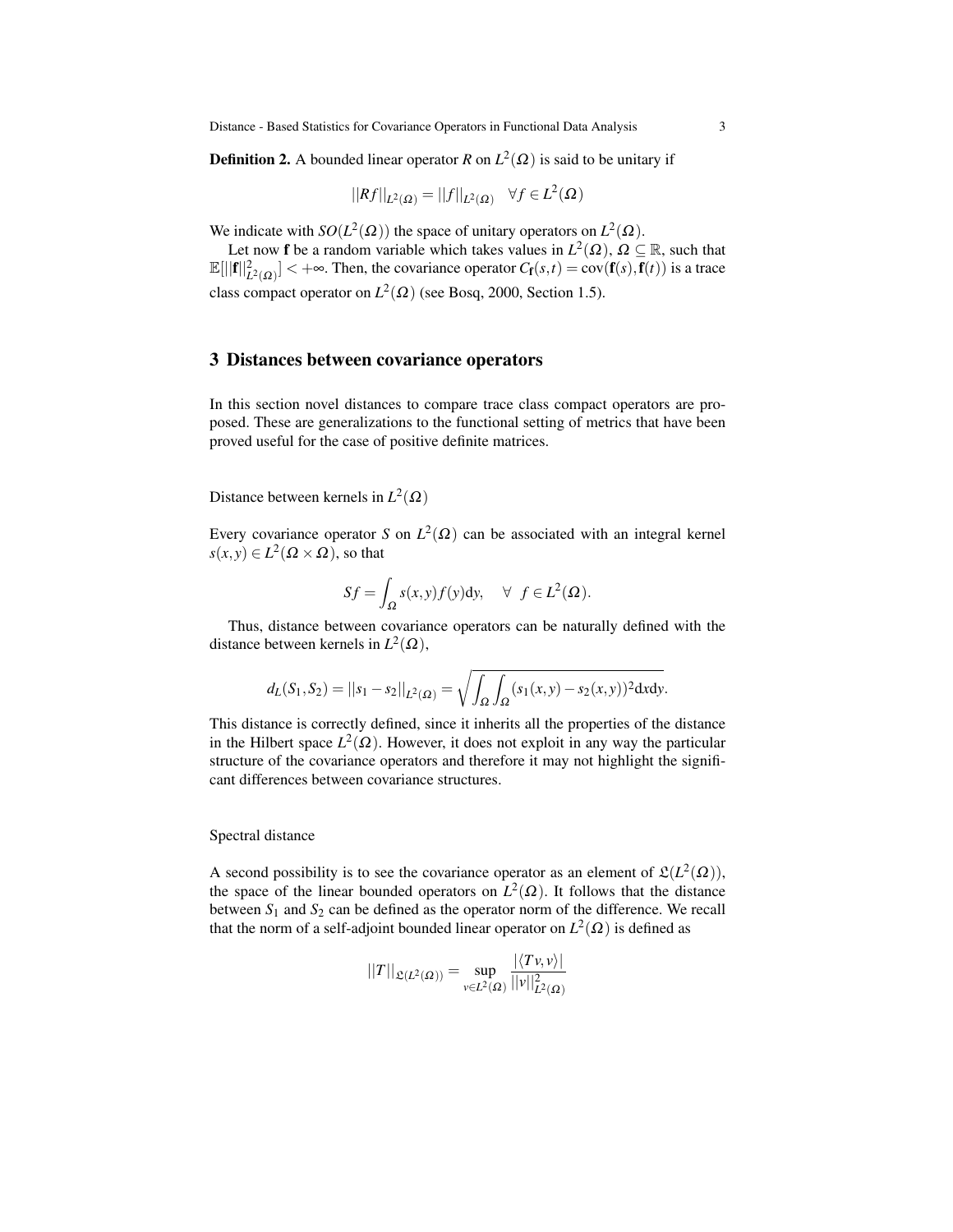and for a covariance operator it coincides with the absolute value of the first (i.e. largest) eigenvalue. Thus,

$$
d_{\mathfrak{L}}(S_1, S_1) = ||S_1 - S_2||_{\mathfrak{L}(L^2(\Omega))} = |\lambda_1|
$$

where  $\lambda_1$  is the first eigenvalue of the operator  $S_1 - S_2$ .  $d_{\mathcal{L}}(.,.)$  generalizes the matrix spectral norm which is often used in the finite dimensional case (see, e.g., El Karoui, 2008). This distance takes into account the spectral structure of the covariance operators, but it seems somehow restrictive to focus only on the behavior on the first mode of variation.

Procrustes size-and-shapes distance

In Dryden et al. (2009), a Procrustes size-and-shape distance is proposed to compare two positive definite matrices. Our aim is to generalize this distance to the case of covariance operators on  $L^2(\Omega)$ . Let  $S_1$  and  $S_2$  be two trace class covariance operators on  $L^2$ . We define the Procrustes distance in  $S(L^2(\Omega))$  as

$$
d_P(S_1, S_2)^2 = \inf_{R \in SO(L^2(\Omega))} ||L_1 - L_2 R||_{HS}^2 = \inf_{R \in SO(L^2(\Omega))} \text{trace}((L_1 - L_2 R)^*(L_1 - L_2 R)),
$$

where  $\|\cdot\|_{HS}$  indicates the Hilbert-Schmidt norm on  $L^2(\Omega)$  and  $L_i$  are so that  $S_i = L_i^* L_i$ . The evaluation of the Procrustes distance asks for the solution of a minimization problem. However, an analytical solution is available and the distance has therefore an expression based on the canonical decomposition of the operator  $L_2^*L_1$ . The unitary operator  $\widetilde{R}$  that minimizes  $||L_1 - L_2R||_{HS}^2$  is defined by

$$
\widetilde{R}v_k=u_k\ \ \forall k=1,\ldots,+\infty.
$$

where  $\{u_k\}_k, \{v_k\}_k$  are the orthogonal bases in the canonical decomposition of  $L_2^*L_1$ .

**Proposition 1.** *The Procrustes distance in*  $S(L^2(\Omega))$  *is* 

$$
d_P(S_1, S_2)^2 = ||L_1||_{HS}^2 + ||L_2||_{HS}^2 - 2\sum_{k=1}^{+\infty} \sigma_k
$$

*where*  $\sigma_k$  are the singular values of the compact operator  $L_2^*L_1$ .

Square root operator distance

We can also generalize the square root matrix distance (see Dryden et al., 2009) to compare  $S_1, S_2 \in S(L^2(\Omega))$ . Since  $S_i^{1/2}$  $i^{1/2}$  is an Hilbert-Schmidt operator,

$$
d_R(S_1, S_2) = ||S_1^{1/2} - S_2^{1/2}||_{HS}
$$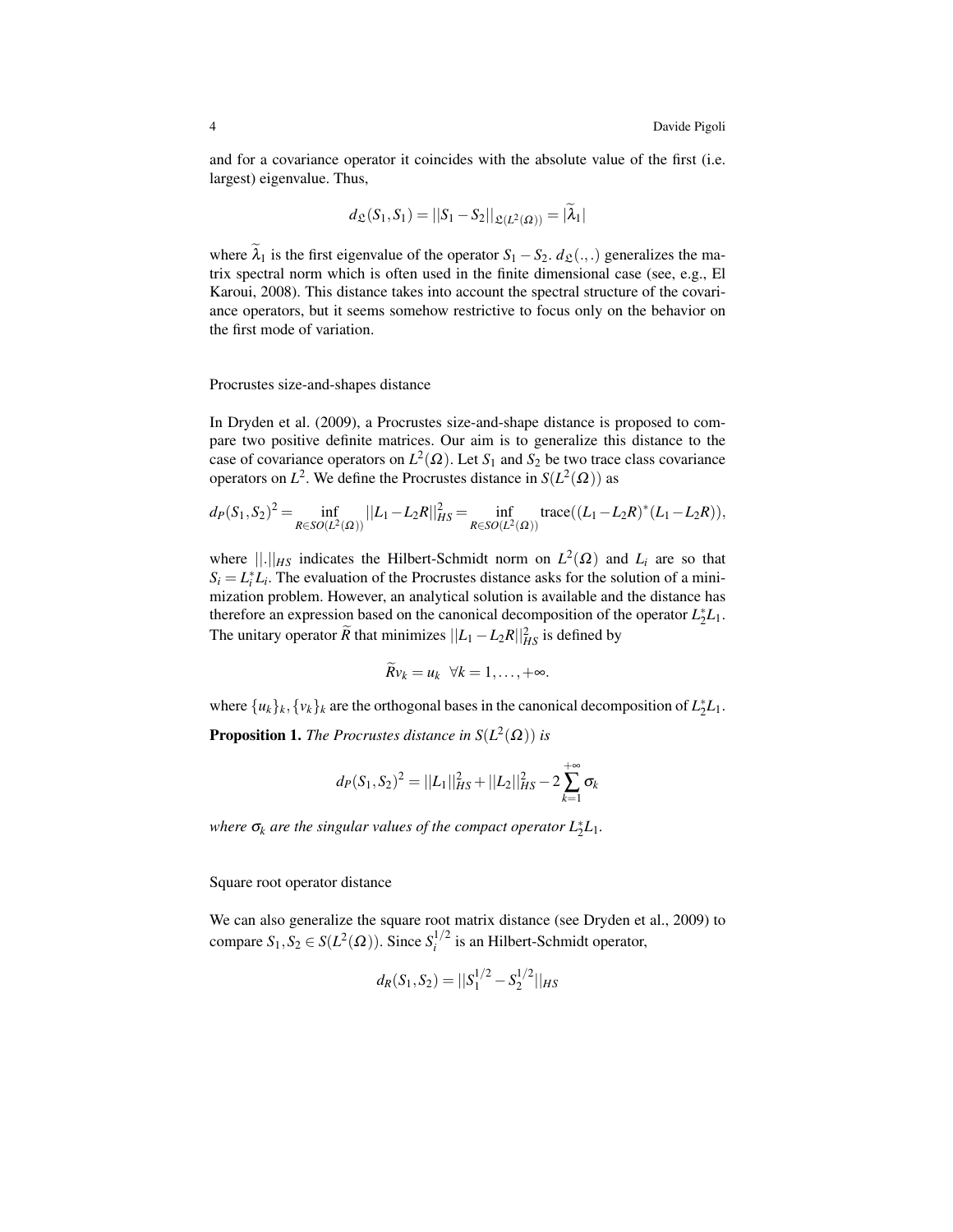This is a special case of the Procrustes distance above, when no unitary transformation is allowed.

### *3.1 Averaging of covariance operators*

Once appropriate distances for dealing with covariance operators have been defined, many statistical tools can be developed, conveniently generalizing traditional methods based on Euclidean distance. For the sake of brevity, here only the case of estimating the average from a sample of covariance operators is presented. Let  $S_1, \ldots, S_g$ be the covariance operators for *g* different groups. Then, a possible estimator of the common covariance operator  $\Sigma$  may be

$$
\widehat{\Sigma} = \frac{1}{n_1 + \dots + n_g} (n_1 S_1 + \dots + n_g S_g).
$$

However, this formula arises from the minimization of square Euclidean deviations, weighted with the number of observations. If we choose a different distance to compare covariance operators, it is more coherent to average covariance operators with respect to the chosen distance. A least square estimator for  $\Sigma$  can be defined for a general distance *d*(.,.),

$$
\widehat{\Sigma} = \arg\min_{S} \sum_{i=1}^{g} n_i d(S, S_i)^2.
$$

The actual computation of the sample Frechet mean  $\hat{\Sigma}_j$  depends on the choice of the distance  $d(.,.)$ . In general, it asks for the solution of a high dimensional minimization problem but some distances allows for an analytic solution while for others efficient minimization algorithms are available. For those concerning Kernel distances, it is easy to see that the  $L^2(\Omega)$  kernel of the Frechét average is obtained with the weighted average of the kernels  $s_1(s,t),...,s_g(s,t)$  of the data, i.e.

$$
\hat{\sigma}(x,y) = \frac{1}{n_1 + \dots + n_g}(n_1s_1(x,y) + \dots + n_g s_g(x,y)).
$$

For the Square root distance, the following result can be proved.

#### Proposition 2.

$$
\widehat{\Sigma} = \arg\min_{S} \sum_{i=1}^{g} n_i d_S(S, S_i)^2 = \left(\frac{1}{G} \sum_{i=1}^{g} n_i S_i^{\frac{1}{2}}\right)^2.
$$
 (1)

*where*  $G = n_1 + \cdots + n_g$ .

The Procrustes mean can be obtained by an adaptation of the algorithm proposed in Gower (1975) or Ten Berge (1977). This works very well in practice if the algorithm is initialized with the estimate provided by (1).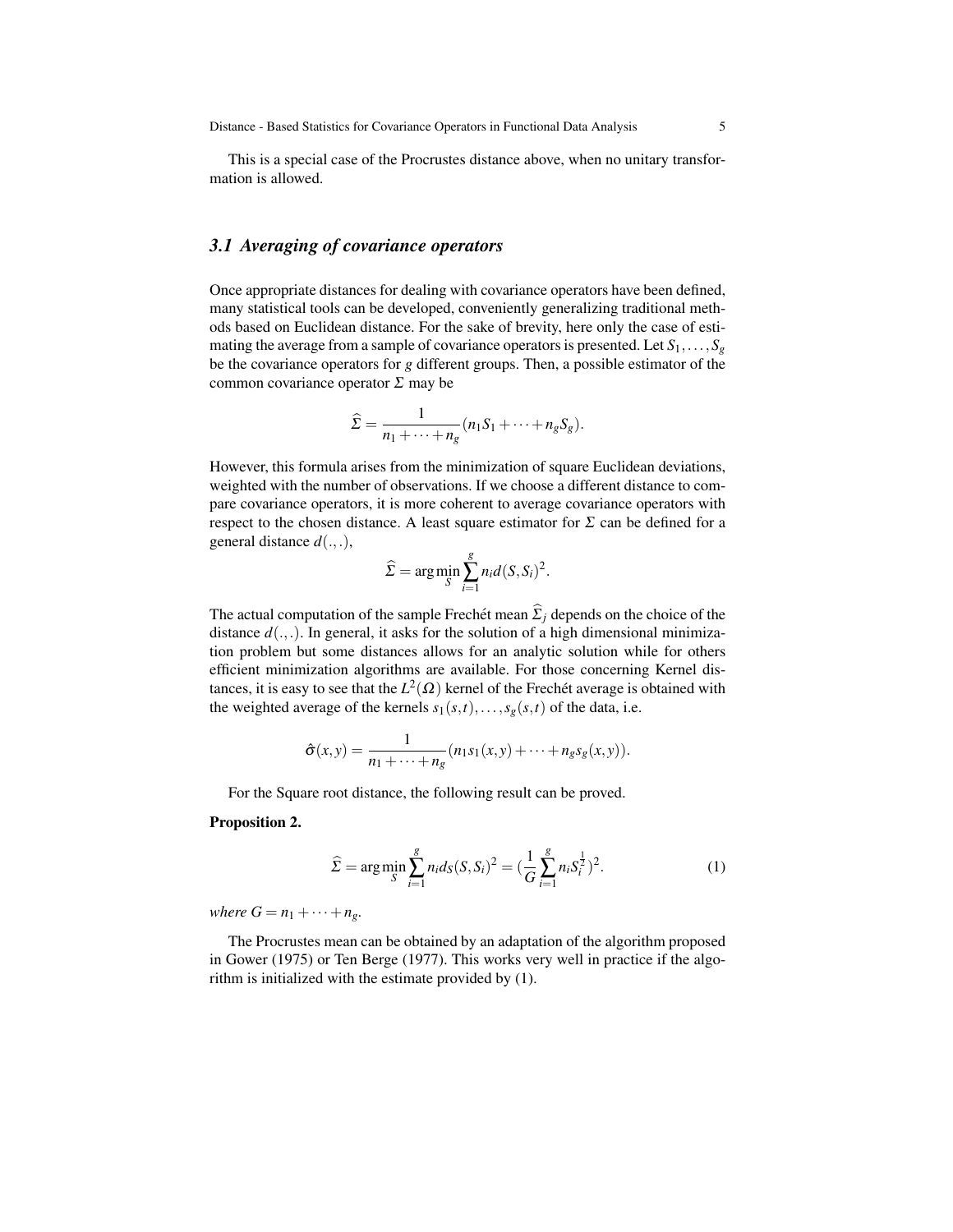#### 4 Exploring phonetic relationships among Romance languages

The traditional way of exploring relationships among languages consists in looking at textual similarity. However, this often neglects any phonetic characteristics of the languages. Here a novel approach is proposed to compare languages on the basis of phonetic structure.

In particular, people speaking different languages (French, Italian, Portuguese, Iberian Spanish and American Spanish) are registered while pronouncing words corresponding with the numbers from one to ten in each language. The output of the registration for each word and for each speaker consist in the intensity of the sound over time and frequencies.



Fig. 1 Frechet average along time of covariance operators of log-spectrogram among frequencies for five Romance languages, using square root distance.

The aim is to use this data to explore linguistic hypotheses concerning the relationship among different languages. However, while many possible phonetic features may be of interest, it has been shown that covariance operators associated with frequencies can provide some phonetic insight (Hajipantelis *et al.*, 2012). Frequency covariances indeed can summarize phonetic information for the language, disregarding particular characteristics of speakers and words. For the scope of this work, we focus on the covariance operators among frequencies obtained from the log-spectrogram with estimates being obtained using the sample of all speaker of the language. We consider different time points as replicates of the same covariance operator among frequencies. It is clear that this is a major simplification of the rich structure in the data but it already leads to some interesting conclusions. Here some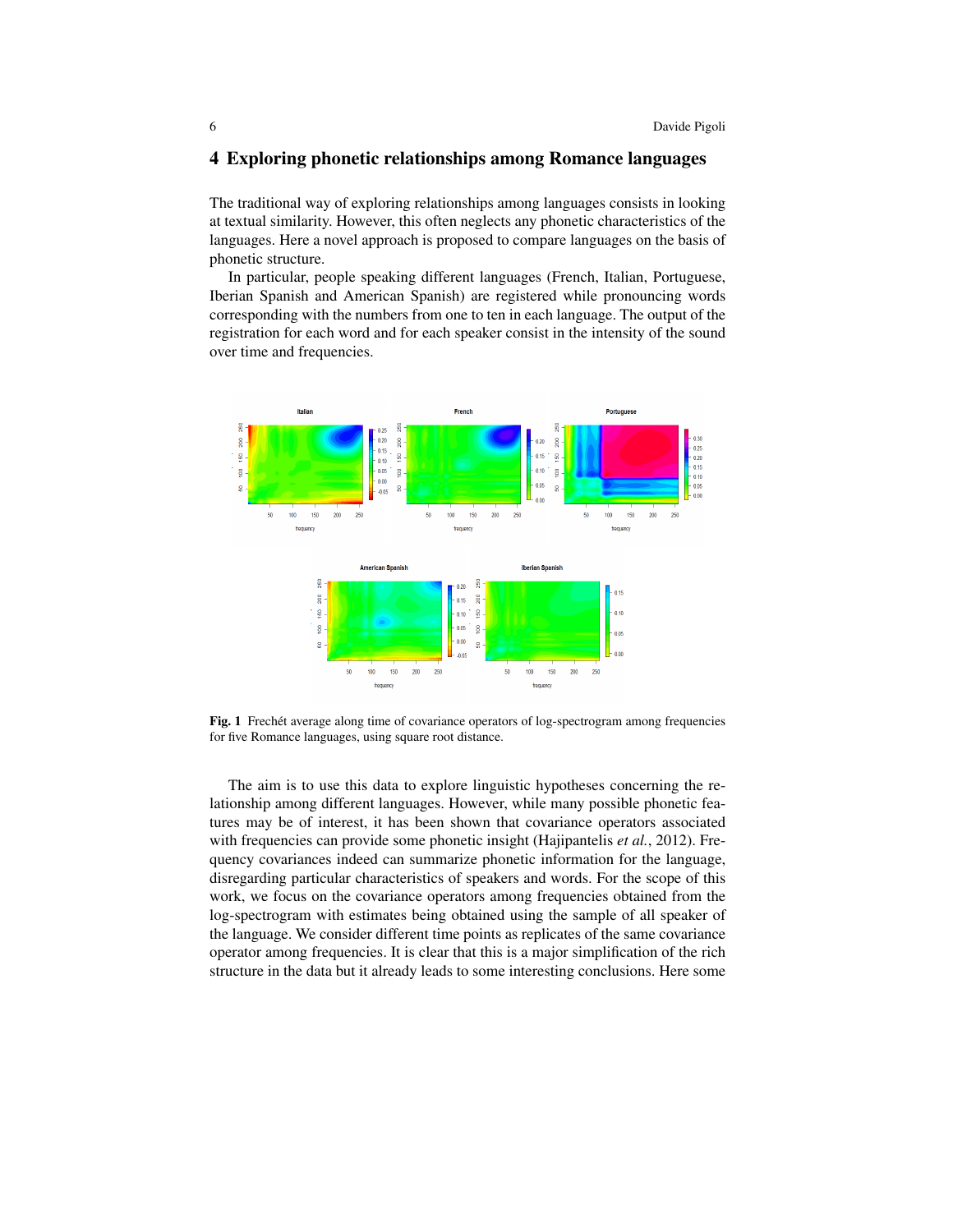preliminary results are reported, focusing on the covariance operator for the word "one".



Fig. 2 Left: Distance matrix among Frechet average of Fig. 1, obtained with Square root distance. Right: Dendrogram obtained from distance matrix using an average linking, where I=Italian, F=French, P=Portuguese, SA=American Spanish, SI=Iberian Spanish.

Fig. 1 shows the covariance operator estimated for each language via Frechét averaging along time, using square root distance, for the word "one". Fig. 2 shows dissimilarity matrix among average covariance operators for each language and the correspondent dendrogram, while Fig. 3 compares a two-dimensional projection of the data obtained with a classical (metric) multidimensional scaling with the map coming from linguistic experts, containing information about historical and geographical relationship among languages. Indeed, it seems that focusing on the covariance operator captures some important information about languages. There is an overall similarity between the map predicted by experts and relationships among covariance structures. However, some unexpected features may suggest new research lines. For example, it is worth to notice that Portuguese covariance structure is a considerable distance from all the others, thus highlighting particular linguistic influences on the language.

## 5 Conclusions

In this work the problem of dealing with the covariance operator has been addressed. The choice of the appropriate metric is crucial in the analysis of covariance operators. Here some suitable metrics have been proposed and their properties have been highlighted. On the basis of appropriate metric, statistical methods can be developed to deal with covariance operators in the functional data analysis framework. The notable case of estimating the average from a sample of covariance operators is